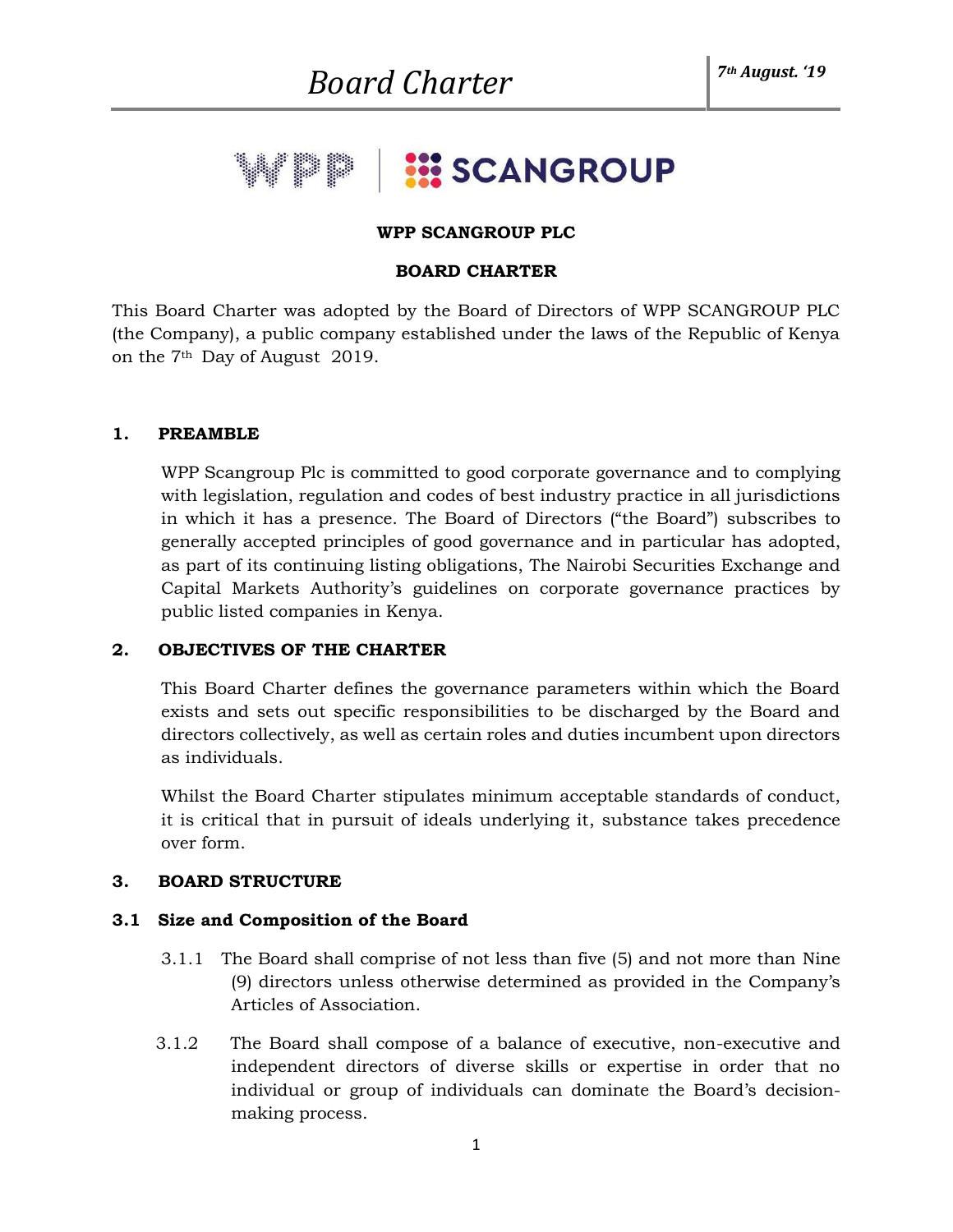3.1.3 Irrespective of a director's special expertise and knowledge, and regardless of whether a director is an executive, non-executive or independent director, all directors recognize that they are collectively responsible to the shareholders for the performance of the Company.

## **3.2 Appointments to the Board**

- 3.2.1 There shall be a formal and transparent procedure in the appointment of directors. All appointments shall involve the Nominating & Remuneration Committee which shall propose new nominees to the Board and or consider candidates for directorship proposed by the Chief Executive and shareholders. However, the responsibility of appointing directors shall rest on the full Board after considering the recommendations of the Nominating & Remuneration Committee. All directors will be given letters of appointment upon joining the Board. They will also be taken through a formal induction program meant to acquaint them with the structure and business of the company from the onset.
- 3.2.2 All appointments will be based on merit and against objective criteria which shall include the following:
	- **•** integrity and standing in society;
	- balance between executive, non-executive and independent directors;
	- mix of skill, knowledge, expertise & experience;
	- literacy in financial and business management;
	- track record of high performance;
	- ability to exercise sound independent judgment;
	- good communication skills;
	- leadership qualities;
	- technical (industry specific) skills;
	- gender and national outlook; and
	- succession planning
- 3.2.3 The Board shall undertake an annual review of its composition and performance to ensure that:
	- the membership mix is appropriate and compatible with the needs of the Board.
	- non-executive directors devote adequate time and contribute effectively to the affairs of the Company.
- 3.2.4 To ensure effective participation in the Board, a director shall not hold a position of directorship in more than five (5) listed companies at any one time and the Chairman shall not hold such position in more than two (2)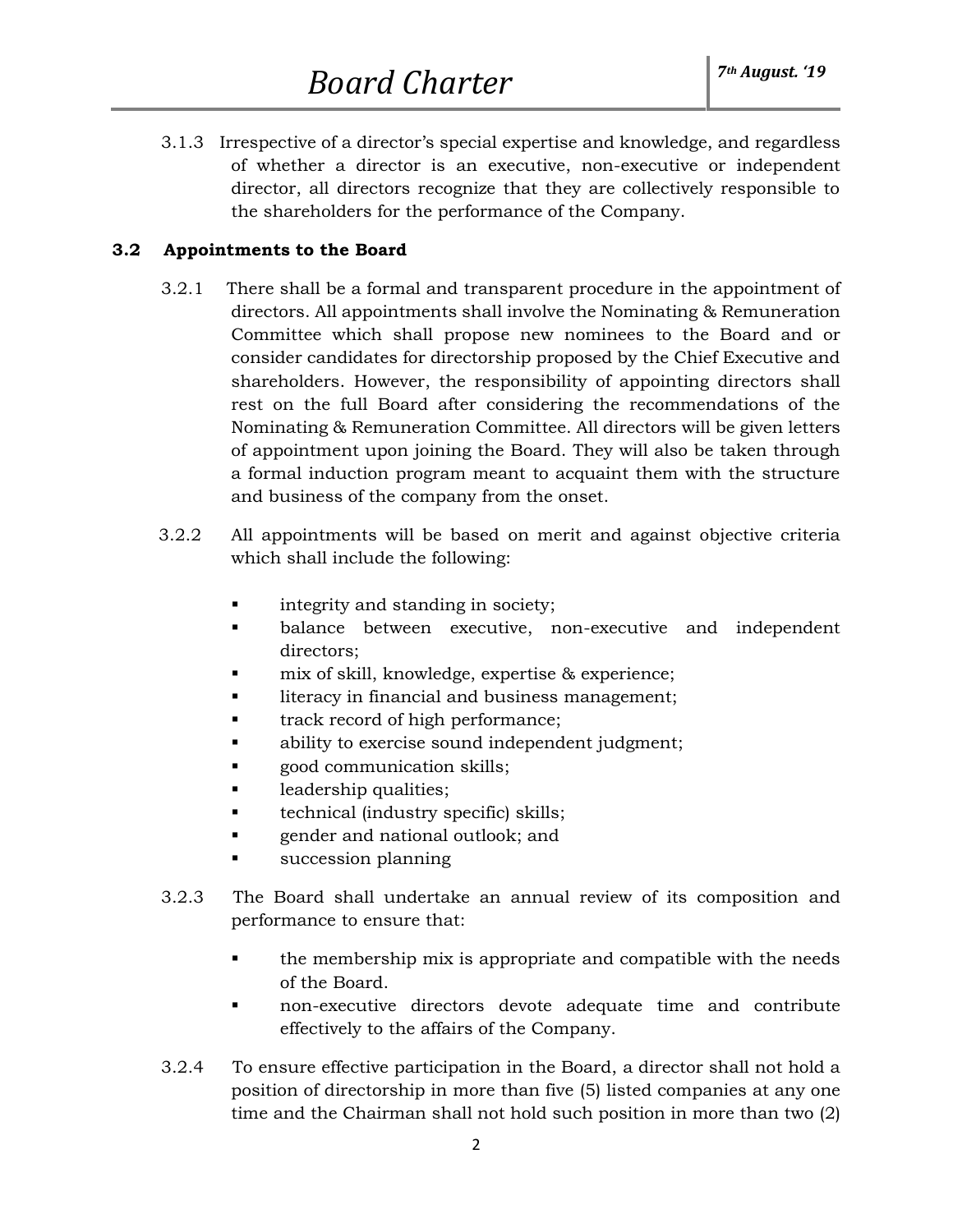listed companies. Multiple directorships in respect of Alternate directors shall be limited to three (3) listed companies.

 3.2.5 The Company shall make public announcement of the appointment of a Director.

# **3.3 Removal of Directors**

- 3.3.1 The office of director shall be vacated by statute and regulations issued by Regulators from time to time, death or under the provisions of the Company's Articles of Association in the following events:
	- bankruptcy or committing an act of bankruptcy;
	- incapacity, by reason of mental disorder;
	- resignation;
	- being an Investor nominated director, removal by the Investor;
	- absence either in person or by an Alternate without leave for a period of more than six (6) months from meetings of the directors held during that period; and
	- absence either in person or by Alternate for three (3) consecutive meetings of the Directors.
- 3.3.2 The termination of an employment contract of an executive director or an Investor nominated director will result, ipso facto, in the termination of his/her membership of the Board, unless the Board determines otherwise.
- 3.3.3 The Company shall disclose the resignation by a serving director in the Annual Report together with the reasons necessitating the resignation.

## **3.4 Chairman and Chief Executive**

- 3.4.1 There shall be a clear separation of the role and responsibilities of the Chairman and the Chief Executive.
- 3.4.2 The Chairman's primary role is to direct the Board's business and act as its facilitator and guide, ensuring the Board is effective in its task of setting and implementing the Company's corporate direction and strategy. More specifically the Chairman's responsibility will include:
	- providing overall leadership to the Board;
	- determining the agenda and ensuring that the Directors receive accurate, timely and clear information of business to be transacted at Board meetings;
	- chairing and efficiently conducting Board and general meetings;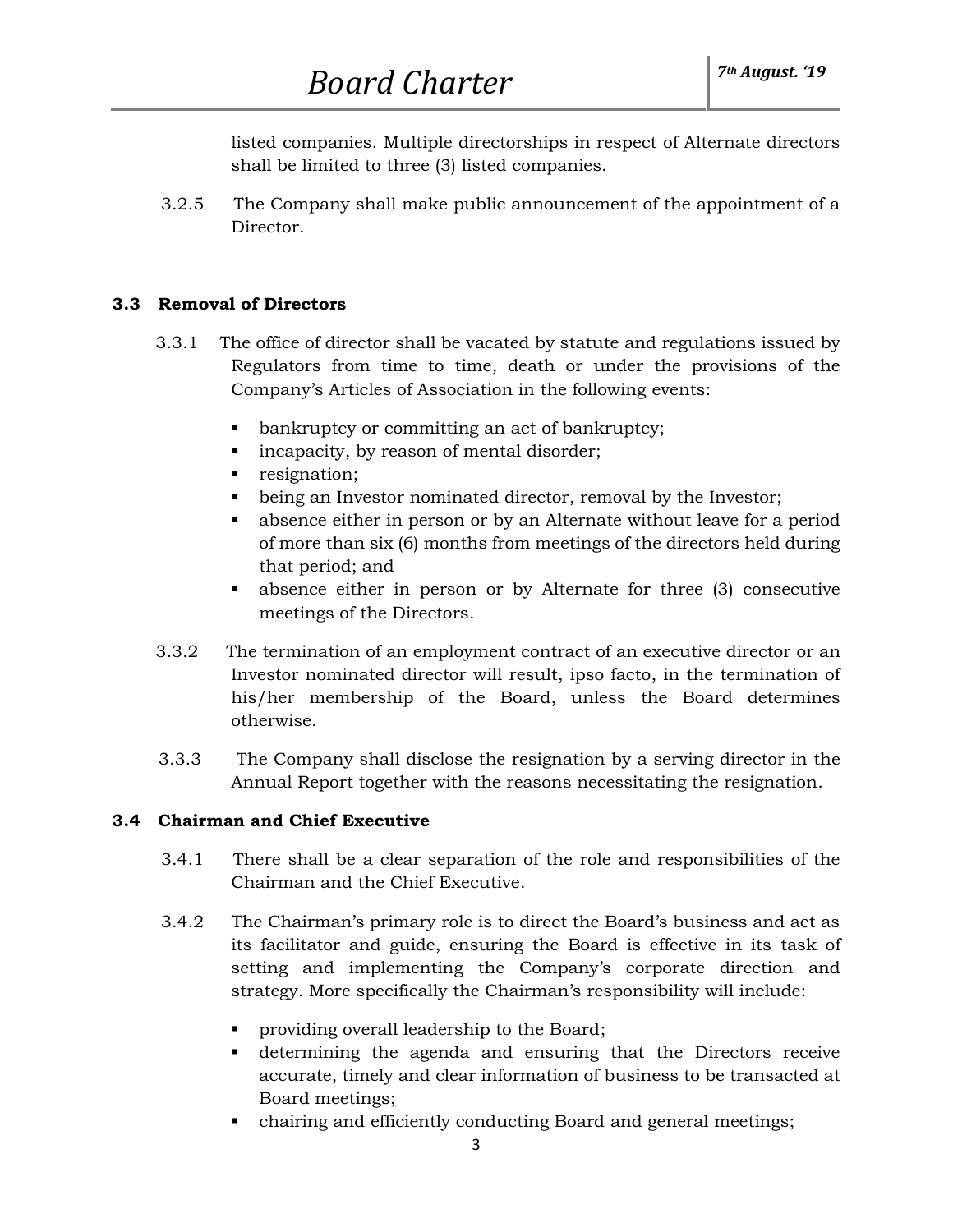- maintaining a close but independent working relationship with the Chief Executive;
- acting as an information link between the Board, management and shareholders;
- harnessing the collective skills of the Board and the executive team;
- facilitating an enabling environment conducive to free and open discussions;
- heading the Board evaluation process;
- guiding the Board decision-making process and where there is extreme necessity use his/her casting vote; and
- in consultation with the Nominating & Remuneration Committee to ensure that effective induction and training programs for directors are developed and implemented and to monitor the overall activities and performance of Board and Committees.
- 3.4.3 The Chief Executive shall be responsible for the day-to-day leadership of the Company's business affairs and in general, shall be responsible for the following:
	- formulating strategy and policy for Board approval;
	- **•** implementing and communicating policies and strategies approved by the Board;
	- **•** preparing business proposals and submissions for Board approval;
	- achieving the Company's financial and operating goals and objectives;
	- ensuring continuous improvement in the quality and value of the products and services provided by the Company;
	- overseeing personnel matters including hiring and firing of senior staff and ensuring that the Company has an effective management team structure and succession plan;
	- maintaining a conducive work environment for attracting, retaining and motivating staff; and
	- nurturing a corporate culture that promotes ethical practice.
	- ensuring that the Company champions and complies with the Law and good Corporate Governance practices
- 3.4.4 The Board shall have a clear succession plan for the Chairman and Chief Executive to avoid undue disruptions that may be caused by unplanned and sudden departures that could undermine the Company's and shareholders' interests.

# **3.5 Alternate Directors**

 3.5.1 Any Director may at any time appoint another director or any person approved by the Board to be his/her Alternate director to act in his/her place at any meetings of the Board at which the appointer is unable to be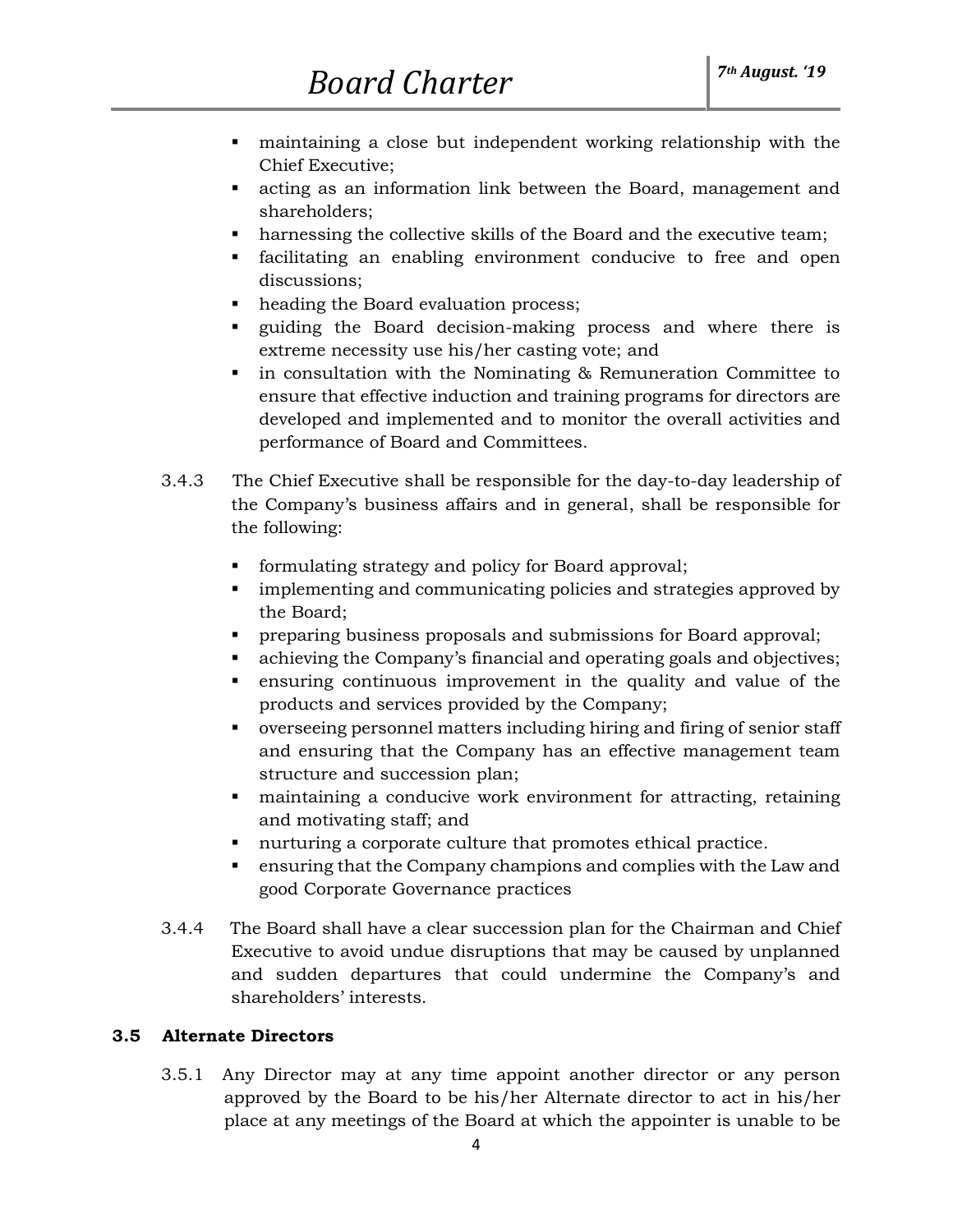present. Such appointee shall be entitled, in the absence of the appointer, to exercise all the rights and powers of a Director and to attend and vote at meetings at which the appointer is not personally present and where the appointee is a director, to have a separate vote on behalf of the appointer in addition to his/her own vote.

- 3.5.2 Any Alternate director shall *ipso facto* cease to be an Alternate director if the appointer ceases to be a director or if the appointment is revoked by the appointer or if he/she resigns.
- 3.5.3 Alternate directors shall be deemed to be directors for all intents and purposes and shall be bound by the provisions of this Board Charter.

## **3.6 Term**

 All directors including the Chairman but save the Investor appointed directors and the executive directors shall be required to retire by rotation at regular intervals with a provision that they may offer themselves for re-election on a predetermined policy and criteria. The Investor appointed directors shall serve on the Board at the pleasure of the Investor while the executive directors shall be on term contracts which shall be based on pre-agreed performance criteria.

#### **4. DIRECTORS' PROCEEDINGS**

## **4.1 Frequency of Board meetings**

 The Board shall develop and maintain reporting and meeting procedures for itself and its Committees as it thinks fit. Regular Board meetings shall be held at least four times a year on dates and at venues agreed by the directors. Unless otherwise agreed, the meetings shall take place in Nairobi. A schedule of meetings will be provided to the directors as part of the Annual Board Work Plan.

## **4.2 Notification of meetings and Agenda**

 The Company Secretary shall, in consultation with the Chief Executive and the Chairman, be responsible for issuing proper notice of Board meetings and circulation of relevant Board papers. The Agenda and Board papers will be circulated at least seven (7) working days in advance of the meeting to allow Directors sufficient time for review before the meeting.

 The Board has sole authority over its agenda and exercises this through the Chairman. Any member may through the Chairman request the addition of an item to the Agenda. The Chairman working with the Chief Executive and the Company Secretary will set the Agenda.

## **4.3 Attendance at Board meetings**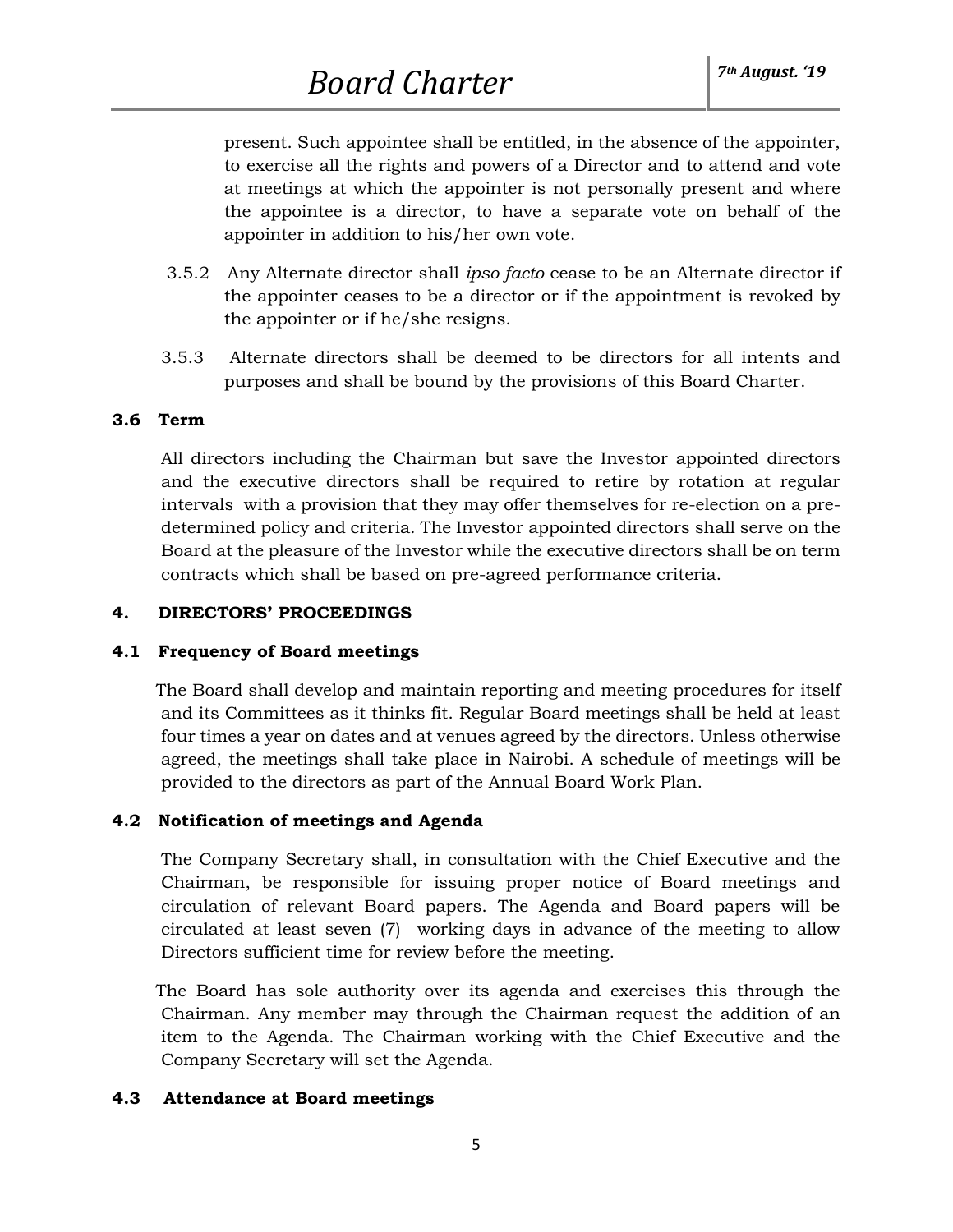The quorum necessary for transacting the business of the Board may be fixed by the directors and unless so fixed shall be four directors present in person or through Alternate.

#### **4.4 Board Minutes**

 The Company Secretary shall be responsible for taking the minutes of all Board meetings. Such minutes shall provide an accurate record of the directors and all persons present at meetings, the resolutions passed and proceedings at the meetings. Minutes of all Board meetings shall be considered at subsequent Board meetings, approved and signed by the chairman of the meeting.

#### **4.5 Decision at Board meetings**

 The Board shall endeavor to arrive at decisions through consensus. Questions arising at any meeting shall be determined by a majority of votes of the directors present and in the case of any equality of votes, the Chairman shall have a second or casting vote.

#### **5. ROLE OF THE BOARD**

- 5.1 The Board of directors shall assume a primary responsibility of fostering the longterm business of the Company consistent with their fiduciary responsibility to the shareholders. The Board of directors should accord sufficient time to their functions and act on a fully informed basis while treating all shareholders fairly, in the discharge of the following responsibilities, amongst others:
	- define the company's mission, vision and values, its strategy, goals, risk policy plans and objectives;
	- ensure effective accountability and stewardship of resources within the Company;
	- oversee the corporate management and operations, management accounts**,**  major capital expenditures and review corporate performance and strategies at least on a quarterly basis;
	- identify the corporate business opportunities as well as principal risks in its operating environment including the implementation of appropriate measures to manage such risks or anticipated changes impacting on the corporate business;
	- ensure the efficient management of the Company and development of appropriate staffing and remuneration policy including the appointment of Chief Executive and senior staff;
	- ensure that the Company has developed succession plans for its directors and senior management;
	- review on a regular basis the adequacy and integrity of the Company's internal control, acquisitions and divestitures and management information systems;
	- ensure that the Company complies with all relevant laws, regulations, rules and guidelines;
	- establish and implement a system that provides necessary information to the shareholders including shareholder communication policy for the Company;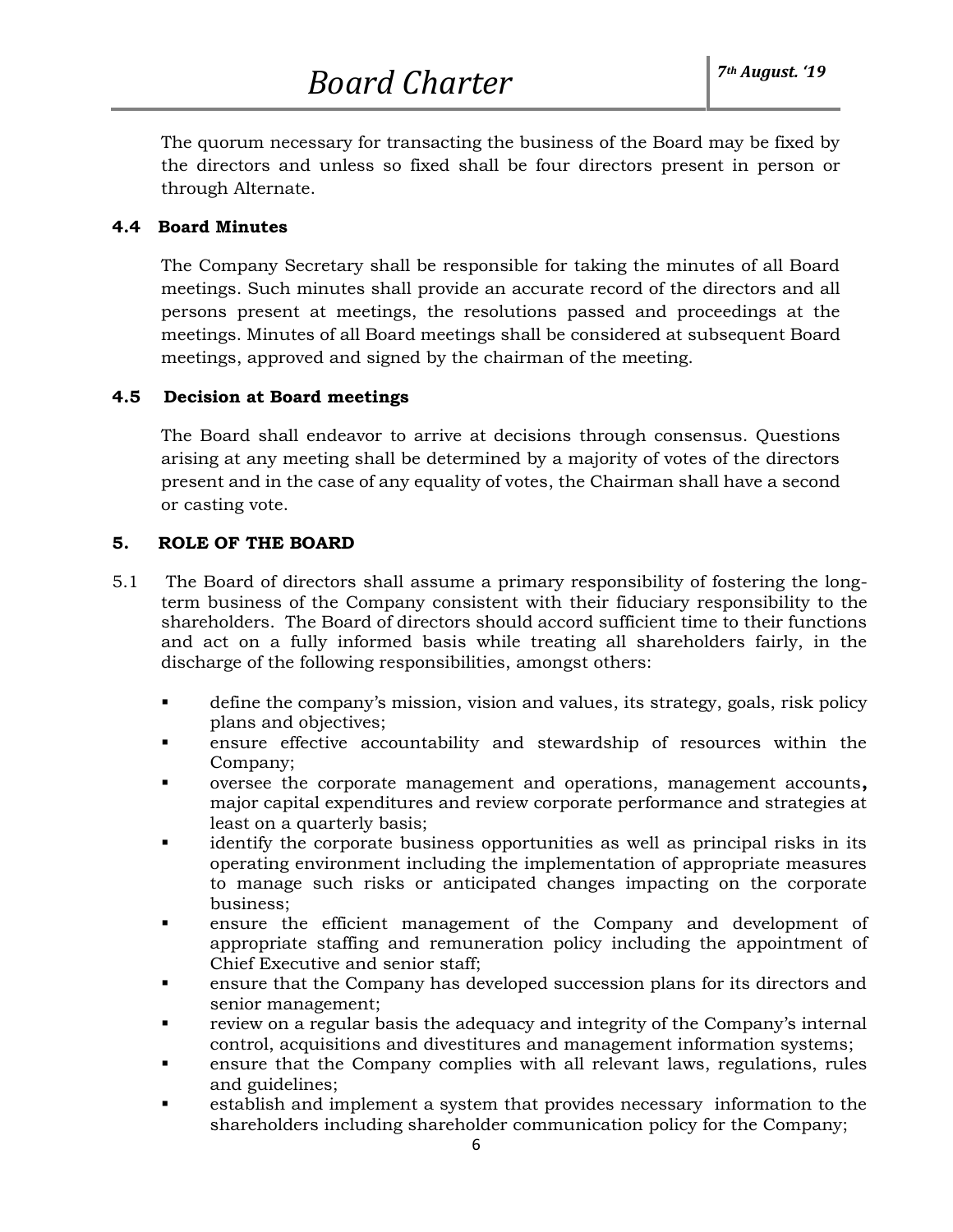- take into consideration the interests of the Company's stakeholders maintaining an effective disclosure and communication system with all stakeholders;
- approval of the Company's annual budgets;
- review and approval of the company's periodic ora annual Financial Statements and present the same for shareholder approval (where applicable)
- ensure the Company has developed an effective Corporate Social Responsibility program;
- regularly evaluate its performance and effectiveness as a whole and that of individual directors including the Chief Executive and the Chairman;
- **I** monitor the adequacy and effectiveness of the Company's governance structures; and
- monitor and manage potential conflict of interest situations at management Board and shareholder level.
- 5.2 In discharging their above roles, directors are expected to have the following attributes:
	- act in good faith and in a transparent and professional manner, having regard to their fiduciary duty and responsibilities to the shareholders;
	- exercise independent judgment in the interests of the Company; and
	- apply themselves diligently to the business of the Company.

# **6. BOARD COMMITTEES**

To enable the Board effectively discharge it duties, the Board may form Committees of its members and delegate specific mandates to such committees as may be. The Committees shall conduct their affairs subject always to their terms of reference as approved by the Board. The Board shall establish the following committees and delegate to them specific mandates detailed in Appendix I and II.

- Audit, Risk Management & Compliance Committee
- Nominating & Remuneration Committee
- IT Committee
- Ethics & Governance Committee

# **7. CONFLICT OF INTEREST**

- 7.1 The Directors are under a fiduciary duty to act honestly and in the best interests of the Company. To this end, directors should avoid putting themselves in a position where their self-interest conflicts with their duty to act in the best interests of the Company.
- 7.2 The Company Secretary shall maintain a register of Directors' Interests to provide a formal record of interests that directors have with the Company.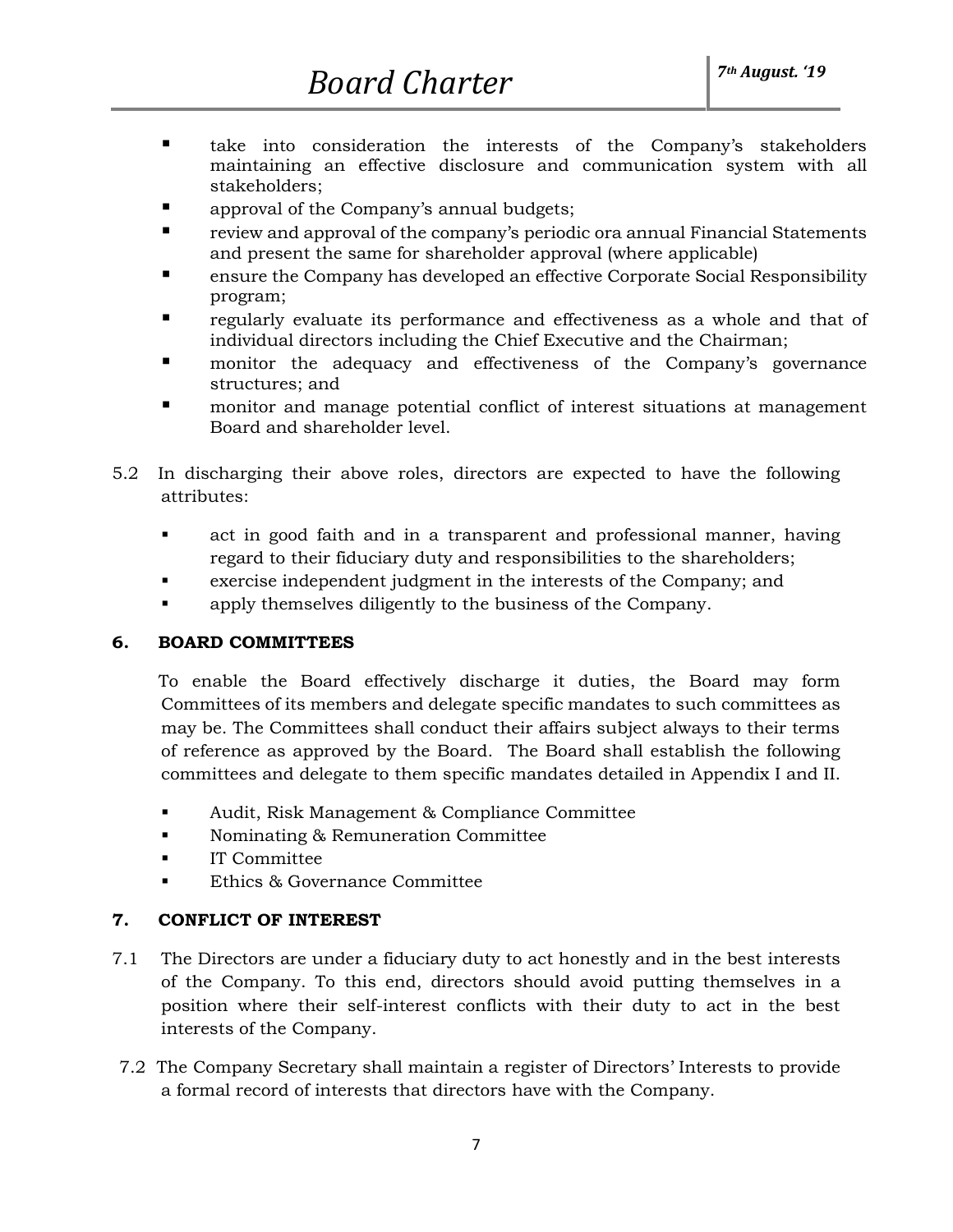- 7.3 Directors, their immediate families and companies where directors have a controlling interest may only transact with the Company on arm's length basis. All such transactions shall be recorded in the register of Directors' Interests and reported at each Board meeting.
- 7.4 It shall be the duty of a director to disclose any area of conflict of interest or potential conflict of interest that may undermine his/her position as director. Directors shall on an annual basis make a declaration that they have not in any way transacted with the Company or conducted their affairs in any manner resulting or likely to give rise to a conflict of interest.
- 7.5 The following options may be considered in resolving conflict of interest:
	- Disclosing the conflict: A director should disclose the nature of a conflict which should be recorded in the minutes of the Board and the register in 7.2 above.
	- Refraining from discussion: If the conflict is of a minor nature it may be sufficient for a director who has disclosed his/her interest to remain at the meeting and simply refrain from discussion. If a conflict is of a more substantial nature the Board may consider excluding a director from those portions of board meeting where the matter will be discussed.
	- Resignation: In the event that the conflict is major for instance where a director or a member of his/her family is involved in a competing business, such director may be asked to resign from the Board.
- 7.6 The provisions of conflict of interest herein shall be complimentary to the provisions relating to the same in the Company's Articles of Association and the Companies Act.

## **8. DECISION MAKING**

- 8.1 Directors are encouraged to hold discussions openly and constructively, recognizing that genuinely held differences of opinion could, in such circumstances, bring greater clarity and lead to better decisions.
- 8.2 Each director commits to express their views in a forthright manner and to use all means at their disposal to convince the Board of the validity of their position should they hold that a proposed Board decision is not in the best interest of the Company.
- 8.3 The Chairman will facilitate free, fair and open discussions on all matters tabled for consideration. He will use best endeavors to seek consensus in Board decisions failing which he will call for a vote.
- 8.4 The Company Secretary will keep a register of all decisions that are voted upon and the vote of the respective directors.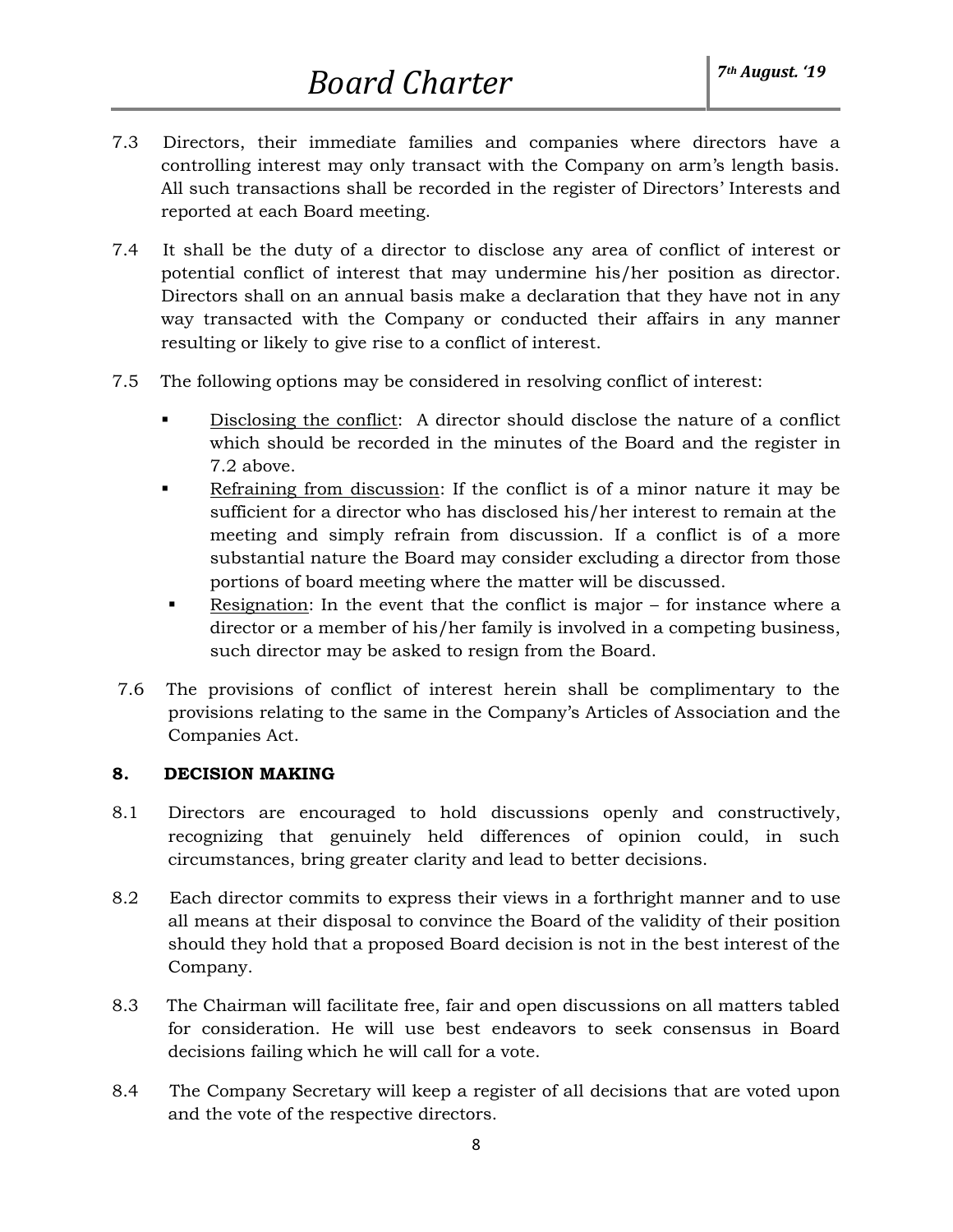## **9. CONFIDENTIALITY**

- 9.1Information concerning the Company which is communicated orally or in Board papers, to Directors in confidence in connection with their functions is provided *intuit personae* (in consideration of the person). Directors must personally take the necessary precautions to preserve the confidentiality of such information and not divulge it under any circumstances. This personal responsibility applies equally to any Alternate directors.
- 9.2 The Company Secretary shall ensure that any employee, consultant or invitee attending Board/Committee meetings is aware of this duty of confidentiality and is bound accordingly.

## **10. DIRECTORS REMUNERATION**

- 10.1 The Board shall establish a formal and transparent procedure for remuneration of directors which shall be disclosed in the Annual Report. The Board, through the Nominating & Remuneration Committee shall be responsible for reviewing the directors' remuneration and recommending changes from time to time.
- 10.2 In considering the compensation for non-executive directors, the Board shall consider the following:
	- The number of hours spent by directors in preparing for and attending meetings;
	- Current market rates applicable to other directors of companies of similar size in competing sectors; and
	- The number of meetings in the year.
- 10.3 The Executive directors' remuneration should be competitively structured and linked to performance.
- 10.4 Directors' remuneration shall be disclosed in the Annual Report and approved by shareholders.

## **11**. **DIRECTORS' ORIENTATION AND TRAINING**

- 11.1 Newly appointed directors will undergo a comprehensive, formal and tailor made induction programme, to ensure their effective contribution to the work of the Board and Committees. The induction will amongst others, cover the nature of the Company's business, organizational structure, Board and Committee mandates, key strategies, Board practices and procedures as well as the role duties and responsibilities of directors.
- 11.2 All directors will also receive continuing training to extend and refresh their knowledge and skill which add to their credibility and effectiveness in the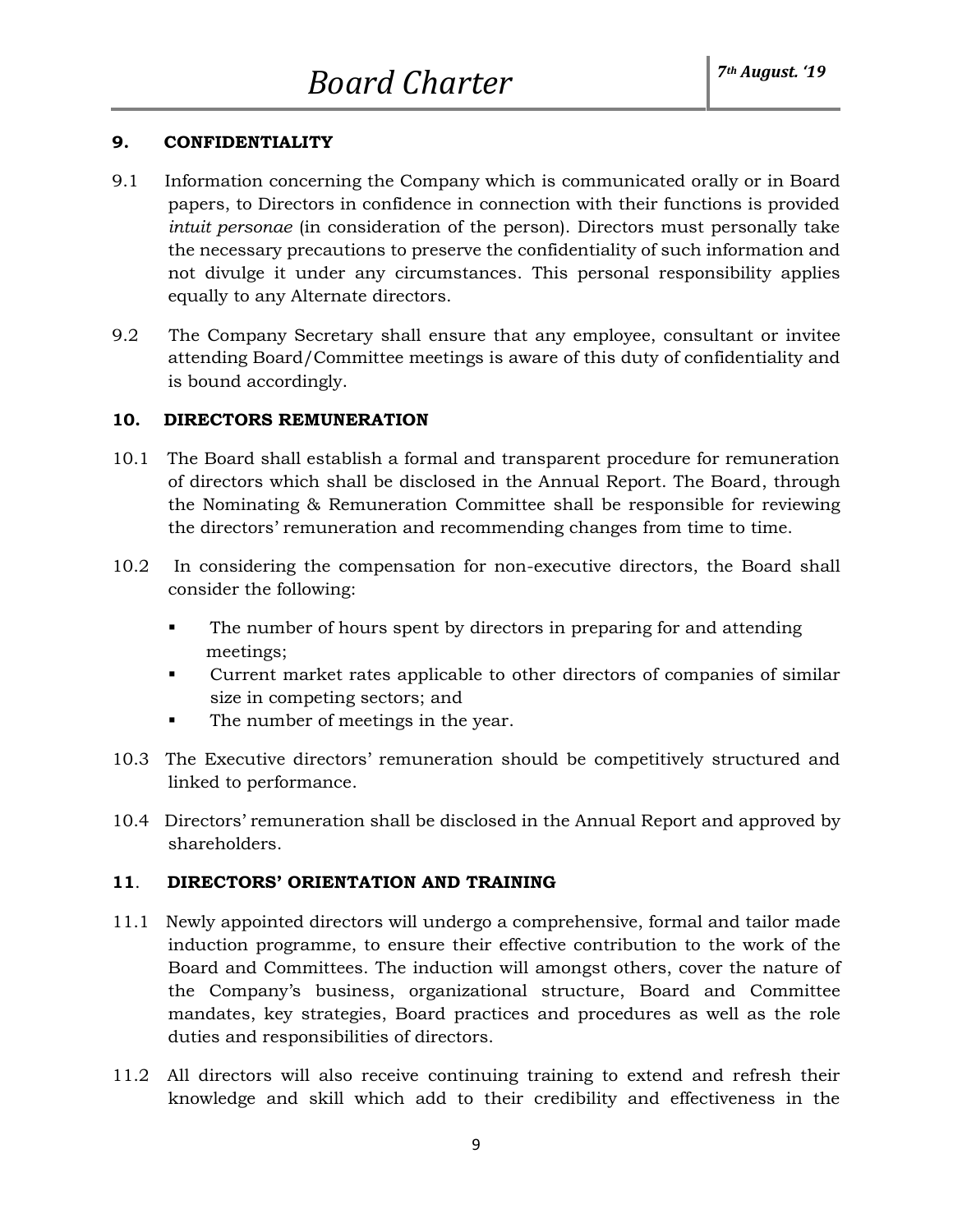discharge of their responsibilities. In particular, all directors will undergo formal training and certification in corporate governance.

11.3 The Company shall provide the necessary resources for implementing such training programmes.

## **12. PERFORMANCE EVALUATION**

- 12.1 The Board shall have in place a process of a formal self-evaluation of its performance each year. The primary purpose of the self-evaluation is not only to enhance the performance, effectiveness and contribution of each director, but also to improve the effectiveness of the Board as a whole. The formal selfevaluation once a year will not replace informal feedback on performance on an ongoing basis.
- 12.2 The self-evaluation shall cover the performance of the Chairman, Chief Executive, individual directors and the Committees.
- 12.3 The self-evaluation process shall address, as a minimum, the following key areas:

## 12.3.1 Shareholders' and Stakeholders Expectations

- Has the Board clearly defined the Company's stakeholders to which it is accountable and responsible?
- Is there full and accurate reporting on Company affairs to the shareholders?
- Do Company goals reflect shareholder expectations?

# 12.3.2 Legal Responsibilities

▪ Does the Board have effective procedures in place to ensure that the organization is meeting its legal and regulatory responsibilities?

## 12.3.3 Management of Board and Committee Meetings

- Does the Board and Committees hold meetings in accordance their respective Charters?
- Is there active participation in deliberations and decision making?
- Is there enabling environment for the directors to exercise independent and sound business judgment?
- Are key members of management invited to Board and Committee meetings to provide management perspective and briefs?

# 12.3.4 The Company's Direction and Performance

How satisfactory is the Board's monitoring of the Company's performance?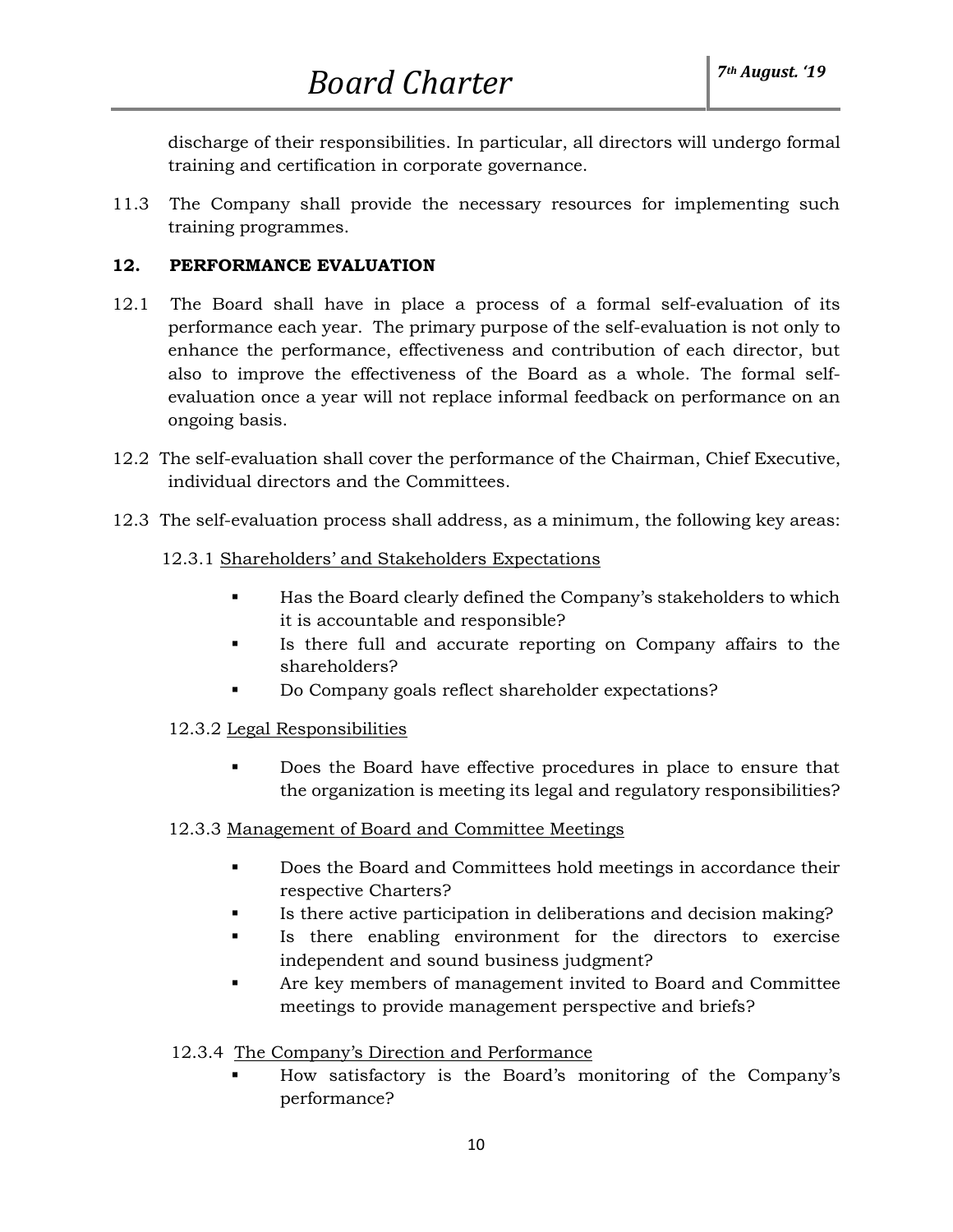- Are important issues identified in a timely manner and appropriately addressed?
- Is there an effective risk management process in place? Are risks properly identified and appropriate steps taken to manage them effectively?
- Is an impact assessment relating to key decisions carried out and appropriate action taken to address any deficiencies that may come to light?

# 12.3.5 Individual Board Members Contributions

- How effective is the Chairman, Chief Executive and individual directors in the discharge of their responsibilities?
- Is there adequate recognition and effective use of individual board members particular skills?
- 12.4 The results of the self-assessment will be used to determine the strengths and weakness of the Board, identify any skills gap in the composition of the Board and provide important input for appointments, re-appointments and specific training needs of directors.

# **13. ACCOUNTABILITY AND AUDIT**

- 13.1 Financial Reporting The Board of Directors is responsible for:
	- ensuring that qualified, competent, fit and proper persons are employed to undertake accounting and financial responsibilities;
	- ensuring the integrity and adequacy of the Company's accounting and financial systems;
	- ensuring the Company complies with applicable accounting standards and regulatory framework.
- 13.2 The Board shall present to the stakeholders, annually, a balanced and understandable assessment of the Company's financial position and prospects. The Directors shall explain in the Annual Report their responsibility for preparing the accounts and express their opinion on whether the Company remains a going concern, with supporting assumptions or qualifications as necessary.

# **14. INTERNAL CONTROL**

 The Board is responsible for the Company's systems of internal control. It shall set appropriate policies on internal control, and shall regularly (at least annually) conduct a review of the effectiveness of the Company's systems of the internal controls, and confirm to the shareholders that they have done so. The review shall cover all material controls, including financial, operational compliance, as well as risk management procedures. The Board shall further ensure that the